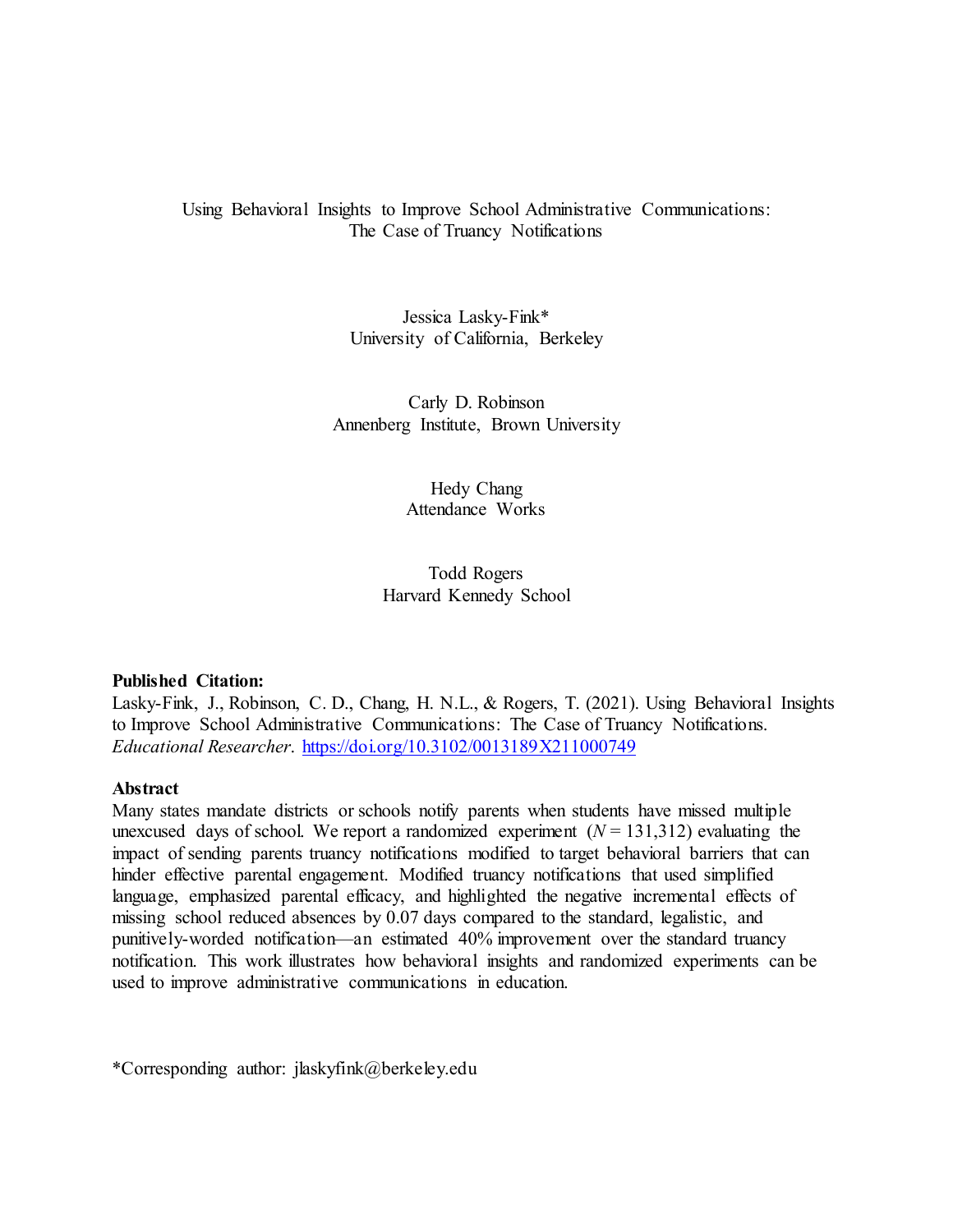### **Introduction**

Attendance strongly predicts academic success. Students who miss more days of school perform worse academically (Gottfried, 2010; Gershenson et al., 2017; Gottfried, 2011; Allensworth & Easton, 2007), score lower on reading and math proficiency tests (Balfanz & Byrnes, 2013; Liu et al., 2019), and graduate high school at lower rates (Schoeneberger, 2012; Balfanz & Byrnes, 2013). Informed by this, policymakers are increasingly holding schools and districts accountable for ensuring that students attend school. As of 2018, 36 states and the District of Columbia used absenteeism as a metric for evaluating district performance (Sparks, 2018), and seven states tie district funding directly to schools' average daily attendance rates (Jordan & Miller, 2017).

Schools communicate with families in numerous ways to ensure student attendance. In many states, parents and guardians<sup>[1](#page-1-0)</sup> receive truancy notifications (i.e., warning letters) informing them that their child has missed school without a valid or verified excuse. These notifications, which are often state-mandated, generally take a deficit-view of families: they emphasize parental liability and are punitive in nature. Moreover, they tend to be long, difficult to understand, full of legal jargon, and can be perceived as threatening (Lambert, 2017). Despite the widespread use of truancy notifications, there is little evidence on how to improve their efficacy.

This manuscript reports on a randomized experiment  $(N = 131,312)$  evaluating the effect of behaviorally-informed improvements to existing state-mandated administrative communications to parents on their child's attendance. These minor changes reduced student absences by 0.07 days, an approximate 40% improvement over the estimated impact of the standard letter. Existing empirical evidence shows that interventions such as personalized mailers (Rogers & Feller, 2018; Robinson et al., 2018), reminders delivered via text message (Kalil et al., 2019), and mentors (Guryan et al., 2017) can positively affect student attendance. But these proven interventions all involve implementing programs beyond a district's normal practice. The present research demonstrates that meaningful gains in student attendance can also be achieved through simple and virtually costless modifications to existing institutional processes. More broadly, this study illustrates how behavioral insights and randomized experiments can be easily applied to improve the efficacy of administrative communications in education.

### **Theoretical Framework**

School attendance is compulsory for children between the ages of  $7$  and  $16<sup>2</sup>$  $16<sup>2</sup>$  $16<sup>2</sup>$  in all  $50$ states and the District of Columbia (NCES, 2017). State truancy laws dictate that parents can be held legally responsible for their child's absenteeism. Truancy is defined as missing school without a valid or verified excuse—a so-called "unexcused" absence. Although the precise definition of truancy varies across states, most states require that parents are notified when their child is considered truant. To comply with this mandate, many districts send truancy notifications, or warning letters, informing parents that their child has accrued multiple unexcused absences.

Truancy laws generally require districts to include the corresponding legal language in their communications to parents. This language tends to be punitive in nature, highlighting the

<span id="page-1-0"></span><sup>&</sup>lt;sup>1</sup> Henceforth referred to as "parents," but we acknowledge the wide range of caretakers in a child's life.

<span id="page-1-1"></span><sup>&</sup>lt;sup>2</sup> Age of required school attendance varies by state; 7 to 16 years is the minimum range for which children are required to attend school in all 50 states.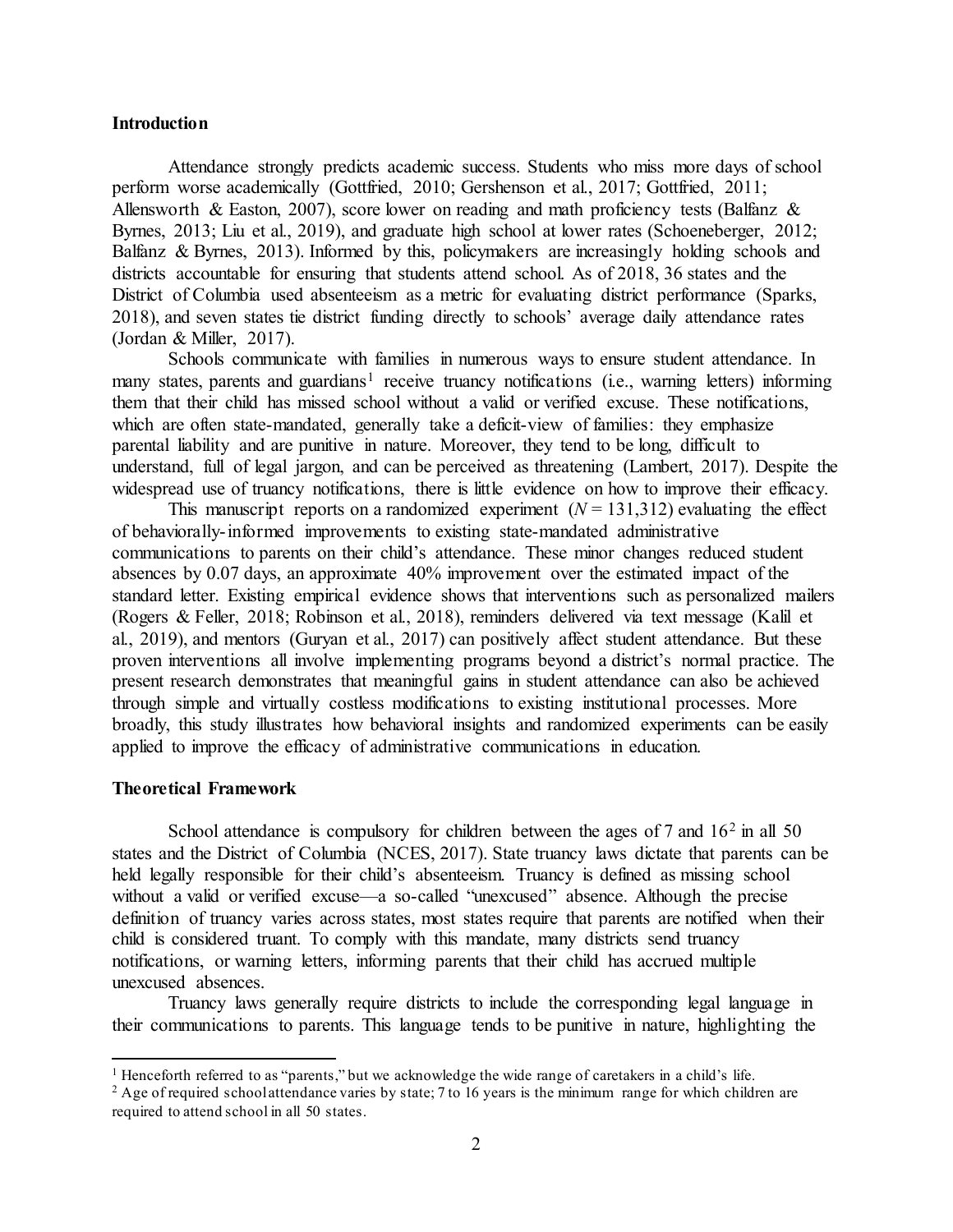potential ramifications for parents should they fail to compel their child to attend school. Consequences include large fines, prosecution, and even jail time for the parents or the student. In addition to being long and difficult to understand, parents often find the legal language threatening and offensive (Lambert, 2017).

Research demonstrates that empowering parents as partners in their child's education can positively impact a range of student outcomes including grades, attendance, and test scores (Bergman, 2015; Bergman et al., 2020; Kraft & Rogers, 2015; Henderson & Mapp, 2002). At the same time, several behavioral barriers can hinder effective parental engagement, particularly around attendance (Damgaard & Nielsen, 2018). First, parents have limited attention to focus on, sort through, and remember all of the information they receive about their child's education (DellaVigna, 2009). When attention is scarce, it is also selective: retention is greater for information that is more salient or easier to understand (Taylor & Fiske, 1978). In particular, written materials that are longer and more complex are difficult to process and can negatively affect recall (Martin & Roberts, 1966). As such, simplifying language and highlighting key points can help focus attention, facilitate information processing, and improve comprehension (Pope, 2007). In the context of truancy notifications, this should increase the likelihood that parents understand, remember, and act upon the information they receive.

Second, over 40% of US adults have limited literacy, which roughly translates to reading at a 6th to 8th grade reading level or less (NCES, 2003). In urban school districts with high poverty rates and large populations of non-native English-speakers, the percentage of low-literate parents is likely even higher. Low literacy can make it difficult for parents to understand—and thus act upon—complex communications they receive about their child's education, such as truancy notifications, presenting a significant barrier to increased parental engagement (Bohler et al., 1996).

Third, parents need to believe that their involvement in their child's education will bring about positive outcomes. Social cognitive theory suggests that people's self-efficacy beliefs, or their beliefs about their abilities to act in ways that will produce desired outcomes, affect the goals they choose to pursue and how much effort they will exert (Bandura, 1977; Bandura 1997). Thus, parents will make decisions about whether and how to engage partly by considering the outcomes their actions will produce (Hoover-Dempsey et al., 1992; Hoover-Dempsey et al., 2005). Schools, in particular, have the capacity to exert significant influence on parents' sense of efficacy for helping their children succeed in school (Hoover-Dempsey et al., 2005). When it comes to improving attendance, communications that make parents feel efficacious in their abilities to help their child attend school more may motivate them to take action.

Finally, studies have shown that parents hold upwardly-biased beliefs about their child's performance (Bergman, 2015; Bergman & Chan, 2021). Nearly 90% of parents believe their child's achievement is at or above grade level, despite data showing that only one-third of children actually perform at that level (Learning Heroes, 2018). On attendance specifically, parents consistently underestimate the number of absences their child has accrued and fail to appreciate that even a few absences add up to have real educational consequences (Rogers  $\&$ Feller, 2018; Robinson et al., 2018). This overconfidence in their child's achievement may drive lower parental engagement and involvement.

The combination of limited attention and literacy, feelings of inefficacy, and miscalibrated beliefs impacts parents' ability to process and act upon information they receive about their child's education. Behaviorally-informed interventions that reduce these barriers by providing parents with clear and actionable information have been effective at improving student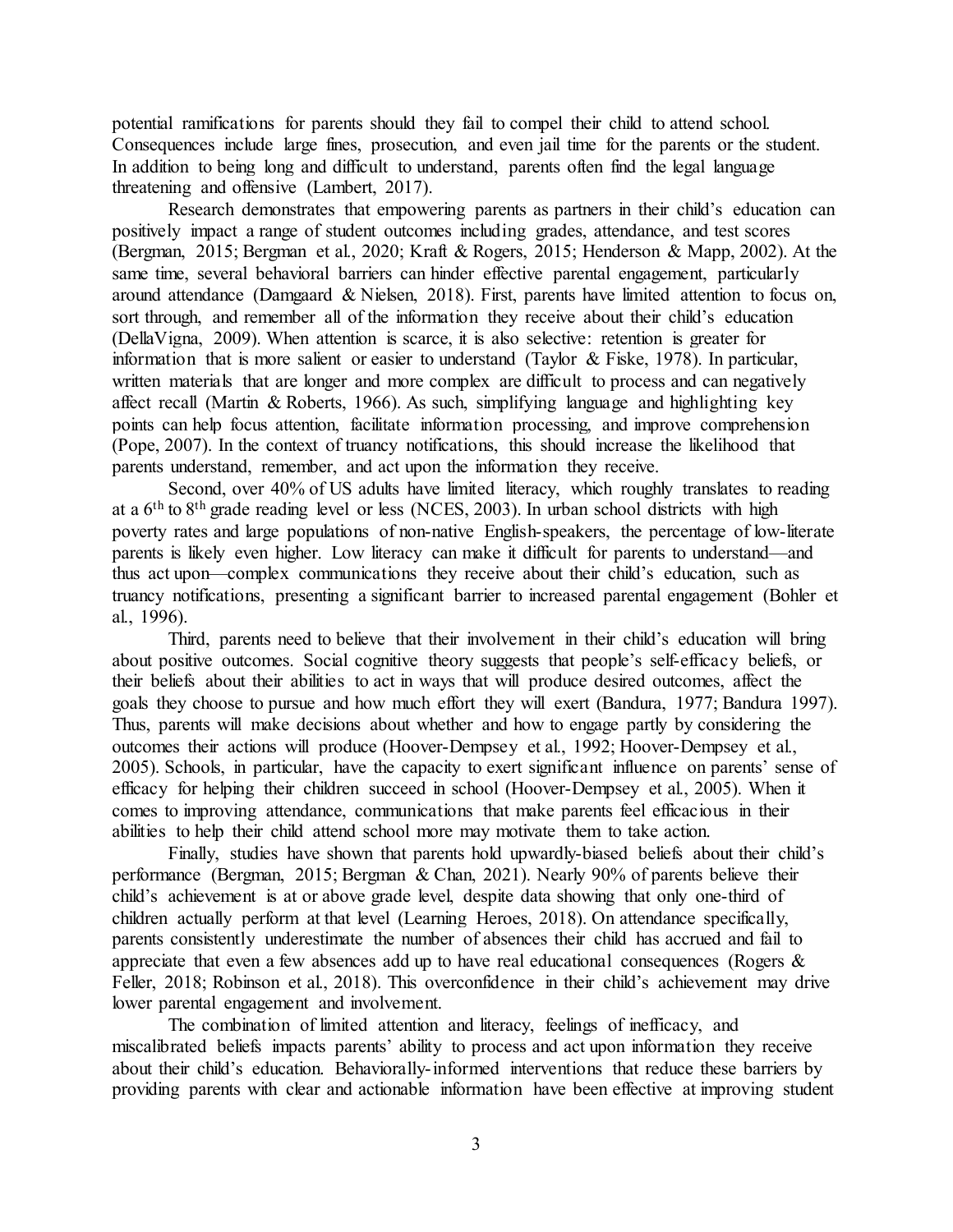outcomes in a range of contexts, including attendance (Rogers & Feller, 2018; Robinson et al., 2018; Damgaard & Nielsen, 2018; Bergman et al., 2020; Bettinger et al., 2012). This experiment builds on prior studies by testing the effect of modifying an existing administrative communication in education to support parents in overcoming these four behavioral barriers.

### **Current Study**

For this study, we partnered with a large urban public-school district that generates and mails truancy notification letters to all parents whose child has been recently truant. The district is located in a state where truancy is defined as being tardy or absent for more than 30-minutes during the school day without a valid excuse on three occasions in one school year. State law mandates that districts notify a student's parent when he or she is classified as truant. In order to comply with this mandate, the district sends truancy notifications via mail once per month. The district's Standard Notice informs parents that their student has been classified as truant, and highlights the potential legal consequences if unexcused absences persist (Figure 1, condition A). It is 382 words, is written at a  $10<sup>th</sup>$  grade reading level, and includes seven bullet points of legally mandated language.

We developed six modified versions of the Standard Notice, and varied the messaging of each to target four known barriers to parental engagement: limited attention; low literacy; lack of efficacy; and the common misbelief that a small number of absences is inconsequential. Each modified notice was written at a 5<sup>th</sup> grade reading level and had a primary message of less than 150 words. See Table 1 for a description of each condition. In light of the four barriers discussed above, we hypothesized that simplifying the truancy notification language, emphasizing parents' role and efficacy, and highlighting the incremental impact of absences would significantly improve subsequent student attendance relative to the Standard Notice.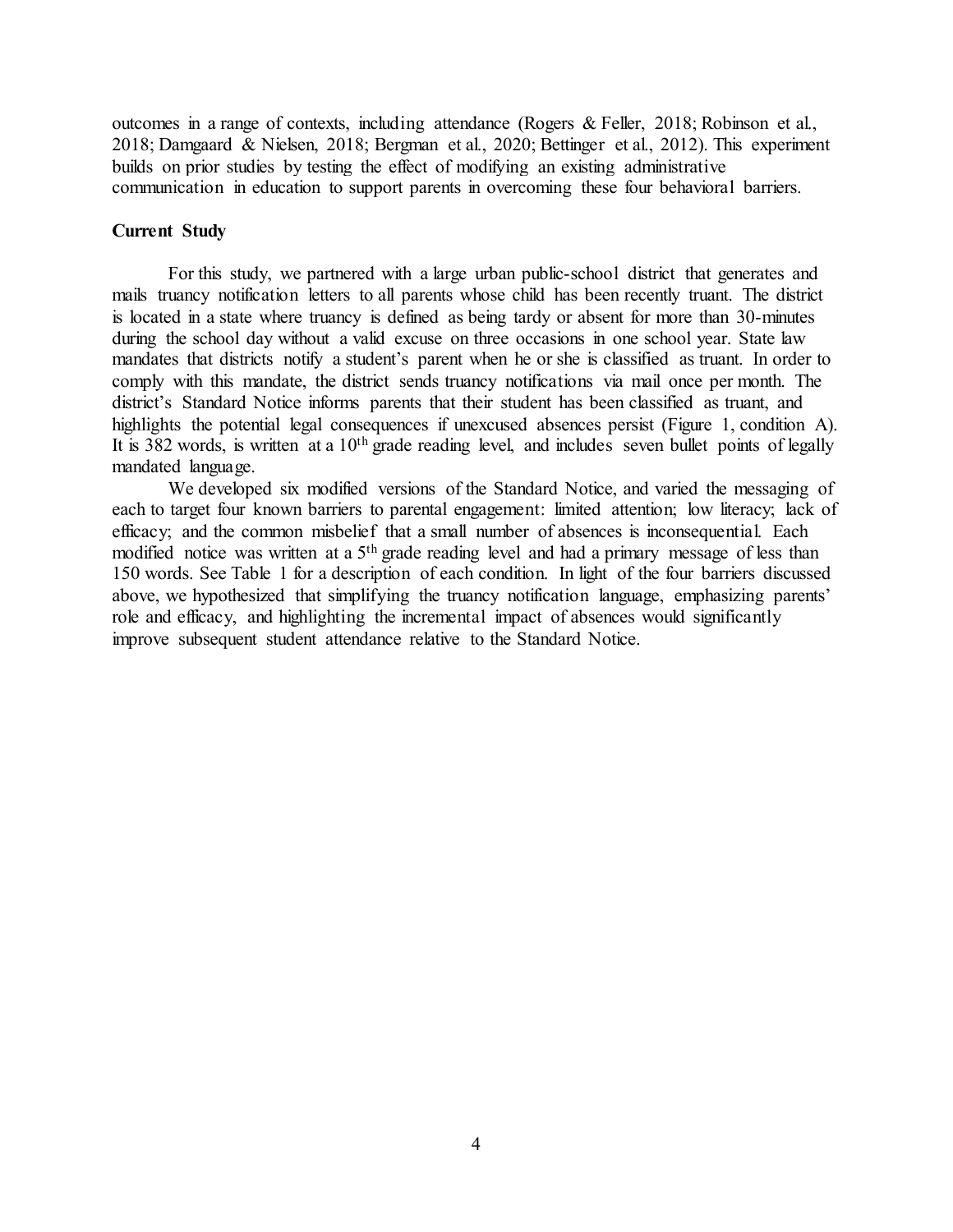

**Fig. 1.** (**a**) Standard truancy notice; and **(b)** the most effective modified notice (Condition D), which was modified and simplified using behavioral insights. The Add-up Notice reduced student absences compared to the Standard Notice by 0.07 days in the one month following each truancy notice mailing. All letters were mailed in black and white; colors are only used to illustrate modifications. See supplementary online material (SOM) for examples of all modified truancy notifications. Red font highlights the "Add-up" language; blue font highlights language emphasizing parental efficacy.

### **Overview of Experiment**

#### *Design*

From November 2015 to February 2016, we conducted a randomized experiment with 152,047 truant students, each of whom were randomly assigned to receive either the Standard Notice or one of the six modified notices. Because students qualify to receive truancy notices at different times throughout the year, we conducted three waves of random assignment. Our initial eligible universe was comprised of all students in the district who were truant between September and November 2015. Our second cohort was comprised of students who were newly classified as truant as of December 2015, and our third cohort included newly truant students as of January 2016. Each cohort was randomized independently, and our final randomized universe across all three cohorts consisted of 152,047 students.

Within each cohort, random assignment took place at the household level and was stratified by grade level, quartile of previous truancy count, and an indicator for Black/African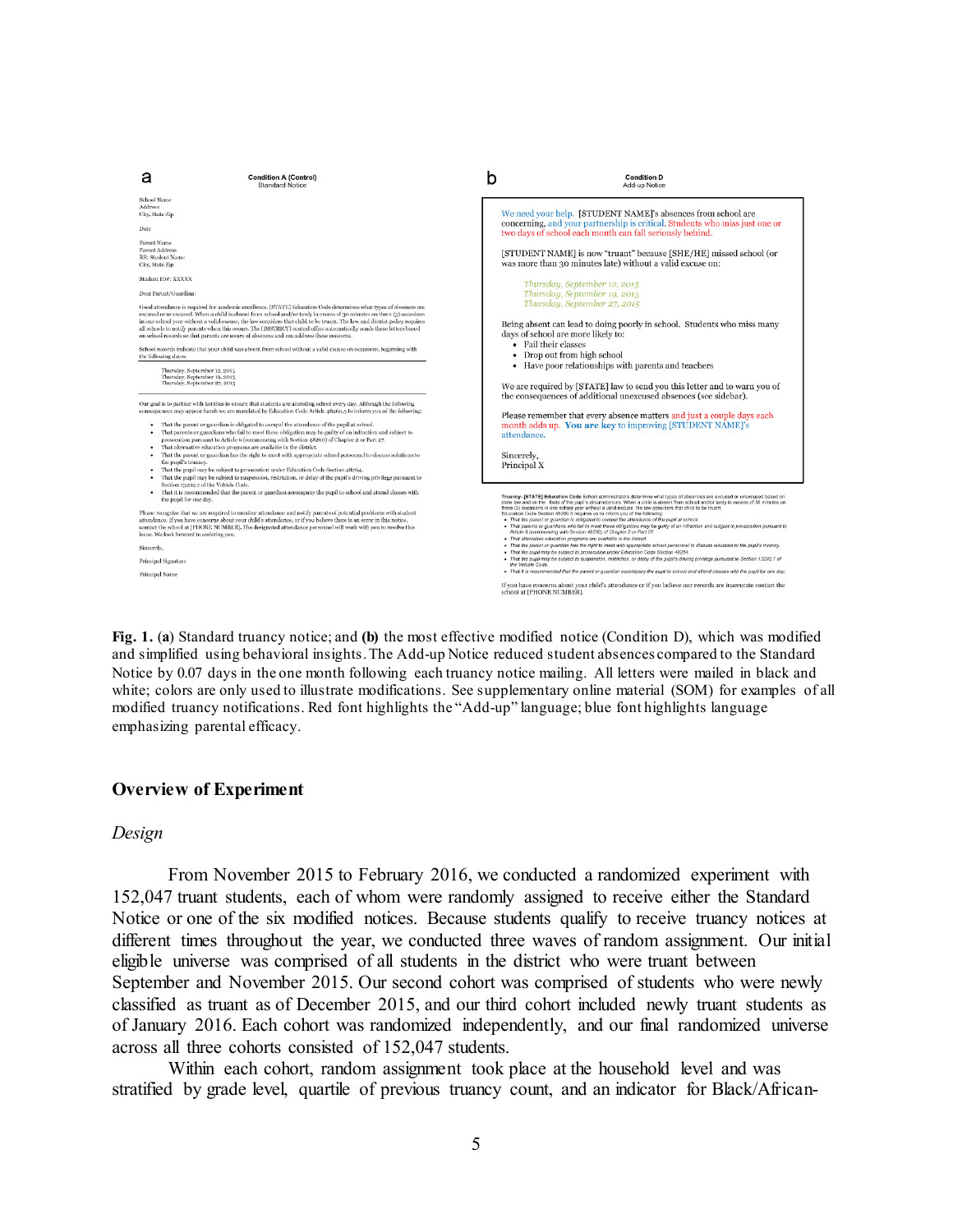American students. All students who shared an address were considered to be part of the same household, and all students in a household in a given randomization cohort were assigned to the same treatment condition. In order to increase our power to detect effects of each modified notice relative to the Standard Notice, 25% of each randomization cohort was assigned to the control condition.

In each cohort, eligible students were randomly assigned to one of seven conditions (Table 1). In Condition A, students received the Standard Notice that the district routinely sent to all truant students. Condition B simplified the language in the Standard Notice; Conditions C-G included language reinforcing parental efficacy; and conditions D-G added additional language emphasizing the negative incremental effects of missing school. Conditions D-F—the cumulative conditions—targeted all four behavioral barriers: limited attention and low literacy; lack of efficacy; and the common misbelief that a small number of absences is inconsequential.

Condition G also targets all four behavioral barriers, and includes the same language highlighting parental efficacy and the negative incremental effects of absenteeism as in Conditions D-F. However, whereas conditions B-F include a paragraph that lists three potential consequences of poor attendance, Condition G instead includes three bullet points emphasizing the benefits of good attendance in order to test the effect of framing part of the primary message positively instead of negatively (see SOM for full text of each notice). People often pay more attention to and are more motivated by negative information than comparable positive information (Baumeister et al., 2001). Because of this "negativity bias," prior research has found that a negative or "needs improvement" framing of education information may more effectively motivate behavior change among parents and students (Kraft & Rogers, 2015).

All truancy notifications were sent in Armenian, Chinese, English, Spanish, and Korean, per standard district protocols. Implementation relied exclusively on existing district processes. As mandated by law, the district routinely sent the Standard Notice to all truant students prior to this study. As such, it already had procedures in place for identifying recently truant students, and for generating and mailing truancy notifications. This experiment solely tested the effect of modifying the content of these notifications; no adjustments were made to the processes or burdens associated with sending truancy notifications.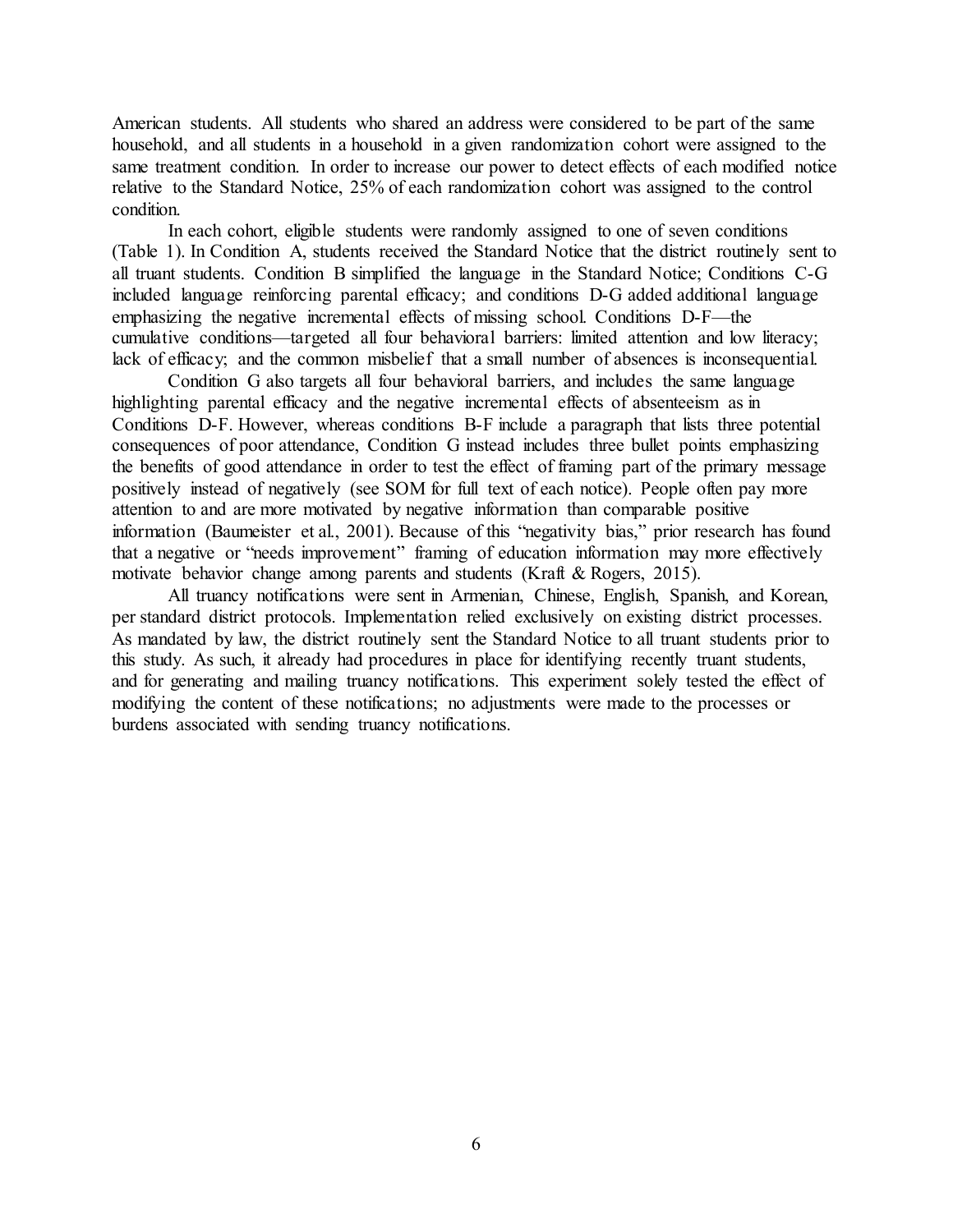| Condition                        | $\overline{N}$ | <b>Description</b>                                                                                                                                                                                                                                                                               | <b>Details</b>                                                                                                                                                                                                                                                                        |  |
|----------------------------------|----------------|--------------------------------------------------------------------------------------------------------------------------------------------------------------------------------------------------------------------------------------------------------------------------------------------------|---------------------------------------------------------------------------------------------------------------------------------------------------------------------------------------------------------------------------------------------------------------------------------------|--|
| (A) Standard                     | 32,786         | Parents received the district's standard<br>truancy notification letter (see Figure 1).                                                                                                                                                                                                          | The Standard Notice is 382<br>words, is written at a 10 <sup>th</sup><br>grade reading level, and<br>includes seven bullet points<br>of legally-mandated<br>language on parental<br>obligation and potential<br>ramifications of repeated<br>offense, including legal<br>prosecution. |  |
| (B) Simplified                   | 16,375         | Parents received a simplified notice that<br>included information on how many<br>unexcused absences their student had<br>accumulated and highlighted the negative<br>consequences of missing school. The legally<br>mandated language was included in fine<br>print at the bottom of the letter. |                                                                                                                                                                                                                                                                                       |  |
| (C) Efficacy                     | 16,348         | Parents received the Simplified Notice<br>(condition B) with added language<br>reinforcing parental efficacy.                                                                                                                                                                                    | Each of the modified notices                                                                                                                                                                                                                                                          |  |
| (D) Add-up                       | 16,512         | Parents received the Efficacy Notice<br>(condition C) with added language<br>emphasizing that just 1-2 absences per<br>month add up and can lead to students<br>falling behind.                                                                                                                  | were written at a 5 <sup>th</sup> grade<br>reading level and had a<br>primary message consisting<br>of fewer than 150 words. All<br>state mandated legal<br>language was included in<br>fine print at the bottom of<br>the letter (see Fig. 1 and<br>SOM).                            |  |
| $(E)$ Add-up +<br>superintendent | 16,462         | Parents received the Add-up Notice<br>(condition D), except the letter was signed<br>by the district superintendent instead of the<br>student's principal.                                                                                                                                       |                                                                                                                                                                                                                                                                                       |  |
| $(F)$ Add-up + tips              | 16,403         | Parents received the Add-up Notice<br>(condition D) with a paper insert listing tips<br>for improving attendance.                                                                                                                                                                                |                                                                                                                                                                                                                                                                                       |  |
| (G) Benefits                     | 16,426         | Parents received the Add-up Notice<br>(condition D), but instead of language on<br>the negative consequences of poor<br>attendance, this notice emphasized the<br>benefits of good attendance.                                                                                                   |                                                                                                                                                                                                                                                                                       |  |

|  |  |  | Table 1. Treatment conditions |
|--|--|--|-------------------------------|
|--|--|--|-------------------------------|

Notes: The modified truancy notices targeted four known behavioral barriers to parental engagement: (1) limited attention; (2) low literacy; (3) feelings of inefficacy; and (4) the common misbelief that a small number of absences is inconsequential. Condition B targeted the first barrier; condition C targeted the first and second; and Conditions D, E, F—the "cumulative conditions"—targeted all four behavioral barriers.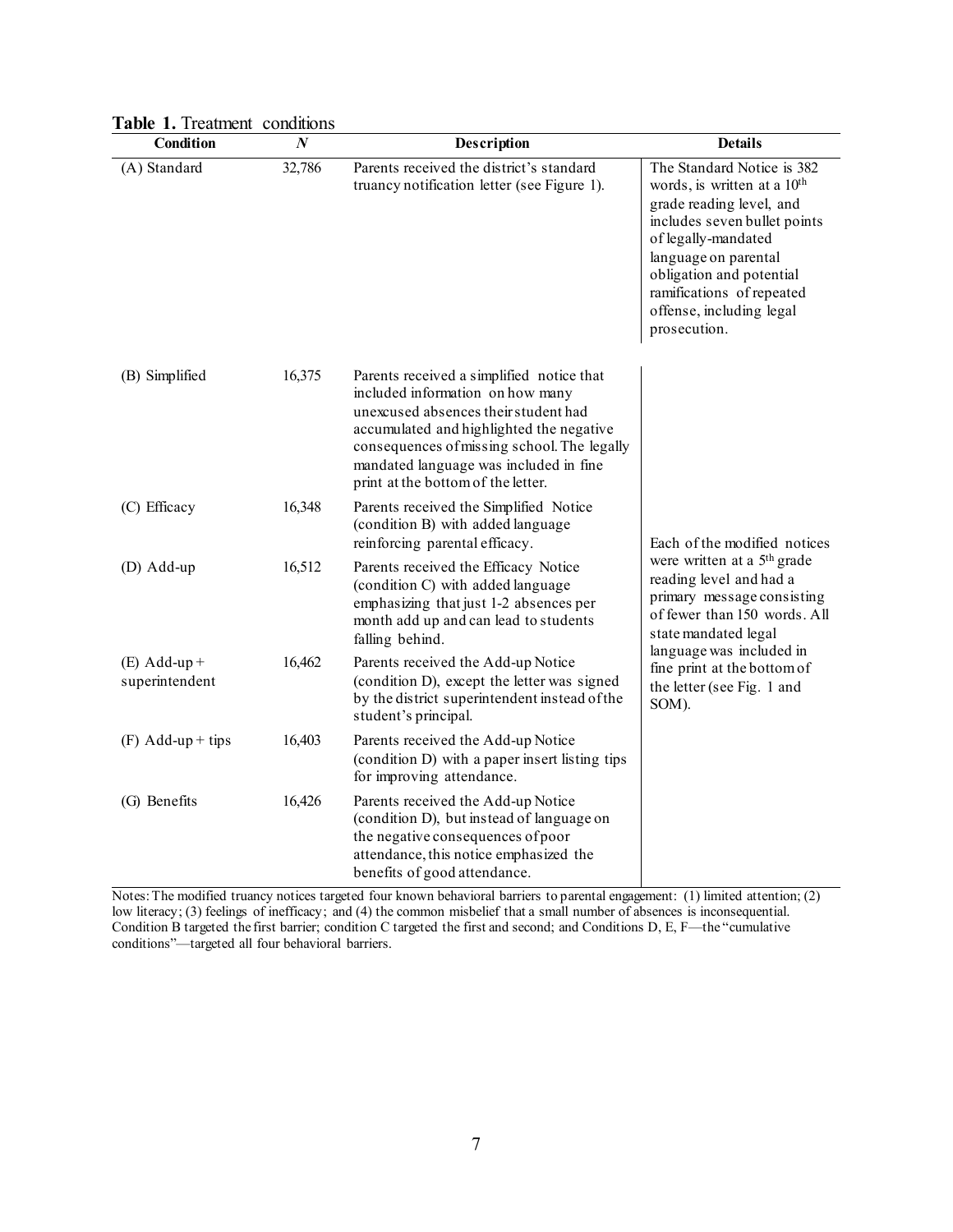### *Outcome Measures and Data*

The analyses presented in this manuscript involve routinely collected administrative data from the district's student information system (SIS), including basic demographic information and attendance data. Our primary outcome is the total number of absences accumulated between each truancy notification mailing:

- Round 1: November 1, 2015 December 8, 2015
- Round 2: December 10, 2015 January 20, 2016
- Round 3: January 22,  $2016$  February 9, 2016

Absences are defined as either excused or unexcused. Excused absences are those that have been verified or authorized by the school administration as falling within one of the state's legally mandated categories of excused absences. All other absences are considered unexcused and can trigger truancy notifications. Our outcome measure considers the sum of excused and unexcused absences for each student in the periods listed above; prior research suggests that results are consistent when examining these outcomes separately (Rogers & Feller, 2018).

At the secondary level, absences are also marked as either a "full" or "partial" day absence. A full day absence is defined as having a recorded absence in all periods in a given day. A partial day absence indicates that a student's attendance record is missing for one or more periods in a given day, and so it is unknown whether the student was present or absent in that period. A partial day absence does *not* mean that the student was only absent for part of the day. If a student is only absent for part of the day (i.e., is marked as present for any period in a given day), this constitutes a half-day absence and is not factored into student absence counts or into our outcome measure. In contrast, partial day absences are treated as full day absences for the purposes of monitoring and reporting attendance, as well as for triggering truancy notifications.

Our pre-registered analysis plan specifies the primary outcome measure as the number of full day absences starting two days after the truancy notifications were mailed until the date of the next notice mailing. However, upon learning that partial day absences are counted as full day absences in official district and state attendance reporting and truancy counts, we updated our analysis plan ex-post to consider the sum of full and partial day absences as our primary outcome. In the interest of transparency, we also present our pre-registered analyses here, although we note that full day absences is not an appropriate outcome measure for secondary students. Sixty-three percent of all absences between November 2015 and February 2016 were partial day absences; by not counting these absences we are ignoring a crucial and considerable source of outcome data.

#### *Analytic Plan*

As specified in our pre-registered analysis plan, the final analytic sample excludes students in households that received more than one treatment assignment in a single round due to inconsistencies and inaccuracies in address data, as well as students who were randomized in subsequent rounds from their siblings. For example, if student A received a truancy notification in round 1 and her sibling, student B, received a notice in round 2, we exclude student B from the analysis. We exclude all subsequently randomized siblings regardless of whether the second and/or third randomization assigned the students to different conditions. Because students had a greater likelihood of being assigned to the control condition, the probability that a re-randomized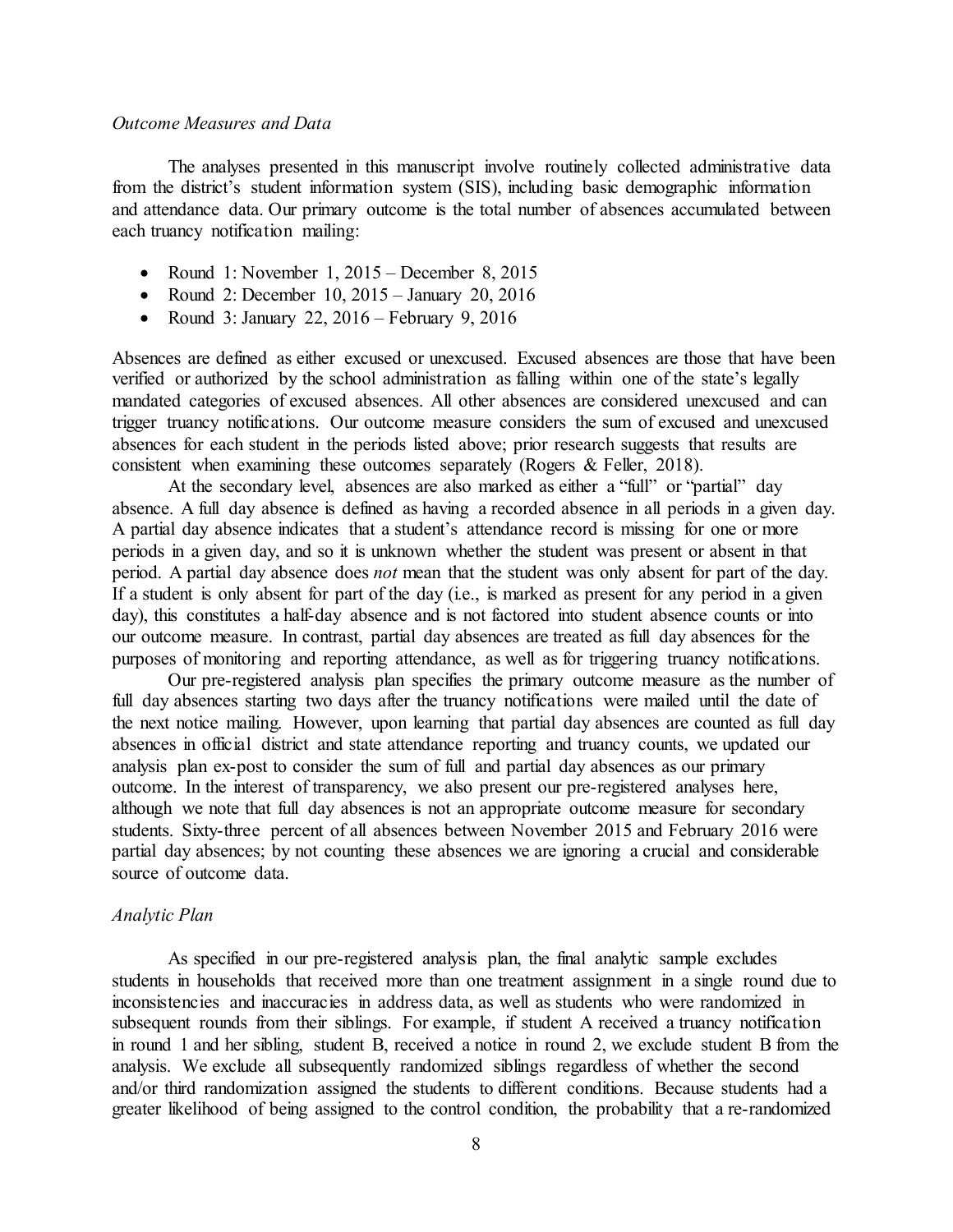household would be assigned the same condition in the second or third round was greater for students assigned to the control condition. As a result, if we were to only exclude students who were re-randomized into different conditions, a smaller proportion of control households and students would be excluded, which would introduce bias into our estimates.

Because student absences are positively skewed, we use log-transformed OLS regressions to estimate the average treatment effect of assignment to each condition on student absences. Standard errors are clustered at the household level, and all specifications control for student-level demographic indicators, school level and type (e.g., magnet school; alternative school), language of truancy notification, randomization cohort, student grade level, and a continuous measure of pre-treatment truancy counts. For ease of interpretation, all models are also presented using raw absences as the dependent variable.

#### *Sample and Attrition*

In our partner district, 74% of students are Latino, 10% are White, and 9% are African-American. Approximately 84% of students qualify for free- or reduced-price lunch, a common indicator of socioeconomic status. Reflecting overall district demographics, approximately 83% of our experimental universe qualified for free- or reduced-lunch, 12% were Black or African-American, and approximately 50% were Spanish-speaking. On average, students had five unexcused absences prior to randomization. All covariates, including free and reduced lunch, limited English proficiency (LEP), Black/African-American, truancy count, school type, language, and grade level, were balanced across treatment condition in both the experimental universe and the final analytic sample (see SOM).

Over the course of the study, 30% of students in the district met the threshold for truancy and were thus included in our randomized universe. We excluded students who were initially randomized, but could not be found in the end-of-year data provided by the district and are assumed to have left the district. This represents less than 2% of students  $(N = 2.071)$ , and is balanced evenly across conditions  $(\chi^2(6) = 6.52, p = .37)$ . We also exclude 4,356 students (3%) in households that were inadvertently randomized to different conditions in the same randomization cohort due to address discrepancies ( $\chi^2(6) = 4.08$ ,  $p = .67$ ), as well as 14,308 students (9.4%) who were randomized in a subsequent round from their sibling ( $\chi^2(6) = 1.11$ ,  $p =$ .98). In all, we exclude about 14% of our experimental universe and are left with a final analytic sample of 131,312 (Table 2), which represents about 25% of the district's total student population. Overall attrition is balanced across conditions  $(\chi^2(6) = 2.21, p = .90)$ .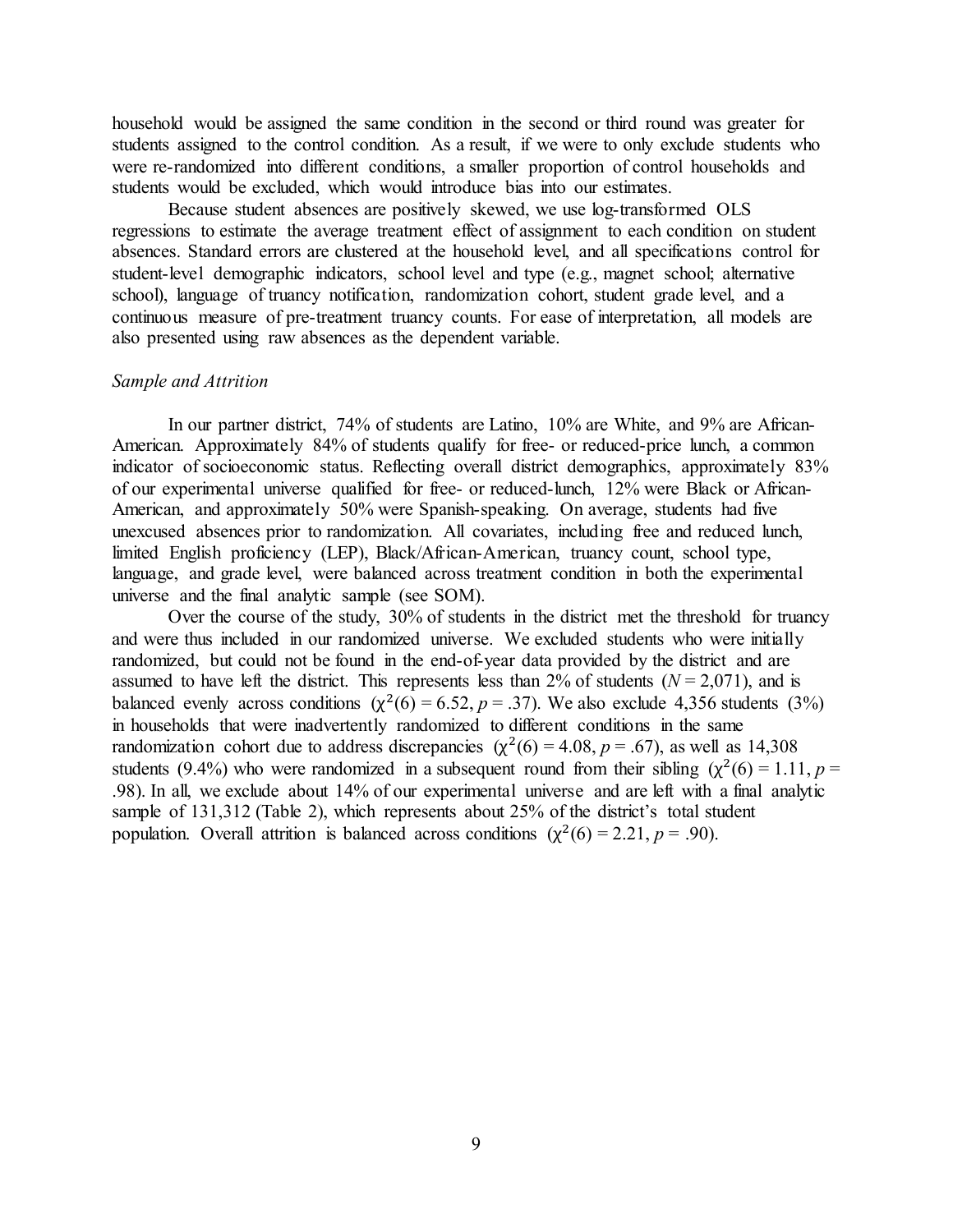|                               | Total<br>experimental<br>universe | Not in<br>outcome data | Incorrectly<br>randomized | Second<br>randomization | Final analytic<br>sample |
|-------------------------------|-----------------------------------|------------------------|---------------------------|-------------------------|--------------------------|
| (a) Control                   | 38,005                            | 522                    | 1,084                     | 3,613                   | 32,786                   |
|                               | 100.0%                            | 1.4%                   | 2.9%                      | 9.5%                    | 86.3%                    |
| (b) Simplified                | 18,963                            | 268                    | 529                       | 1,791                   | 16,375                   |
|                               | 100.0%                            | 1.4%                   | 2.8%                      | 9.4%                    | 86.4%                    |
| (c) Efficacy                  | 18,957                            | 289                    | 546                       | 1,774                   | 16,348                   |
|                               | 100.0%                            | 1.5%                   | 2.9%                      | 9.4%                    | 86.2%                    |
| $(d)$ Add-up                  | 19,125                            | 255                    | 575                       | 1,783                   | 16,512                   |
|                               | 100.0%                            | 1.3%                   | $3.0\%$                   | 9.3%                    | 86.3%                    |
| (e) $Add-up + Superintendent$ | 18,998                            | 240                    | 539                       | 1,757                   | 16,462                   |
|                               | 100.0%                            | 1.3%                   | 2.8%                      | 9.2%                    | 86.7%                    |
| (f) $Add-up + Tips$           | 19,018                            | 255                    | 570                       | 1,790                   | 16,403                   |
|                               | 100.0%                            | 1.3%                   | $3.0\%$                   | 9.4%                    | 86.2%                    |
| (g) Benefits                  | 18,981                            | 242                    | 513                       | 1,800                   | 16,426                   |
|                               | 100.0%                            | 1.3%                   | 2.7%                      | 9.5%                    | 86.5%                    |
| Total                         | 152,047                           | 2,071                  | 4,356                     | 14,308                  | 131,312                  |
|                               | 100.0%                            | 1.4%                   | 2.9%                      | 9.4%                    | 86.4%                    |

#### **Table 2.** Attrition

## **Results**

Table 3 presents the impact of each condition relative to the Standard Notice on raw and log-transformed absences. The three cumulative conditions used simplified language, emphasized parental efficacy, and highlighted the negative incremental effects of absences. Each of these conditions reduced absences by about 2% in the month after receiving the notice ( $SE =$ 0.007, all log-transformed *p*s < .05), or by approximately 0.07 days from the Standard Notice mean of 3.5 absences. Pooling the three cumulative conditions and evaluating their effect versus the Standard Notice yields almost identical results (Table 4). The other three conditions— Simplified (B), Efficacy (C), and Benefits (G)—did not significantly reduce absences relative to the Standard Notice. All results are robust to removing outliers and to a negative binomial specification (see SOM).

Testing the effect of each modified notice on our pre-registered outcome of full day absences only (see SOM), we find smaller, but still significant, effects of the Add-up (D) and Add-up + Superintendent Notice (E). The Add-up + Tips (F) condition alone did not have a significant effect on full day absences, but the three cumulative conditions pooled reduced full day absences by 1.3% (log-transformed  $p = .005$ ). As we note above, however, this is not an appropriate outcome measure for secondary school students as it ignores nearly two-thirds of all accrued absences. As such, the rest of this discussion focuses on the sum of full and partial day absences.

Approximately 70% of the total effect of the modified notices in the cumulative conditions accrued in the first ten school days following each mailing. Receiving one of the cumulative condition notices reduced absences in the ten school days following each mailing by an average of 1.9% or 0.05 days relative to the Standard Notice mean of 1.9 days (all log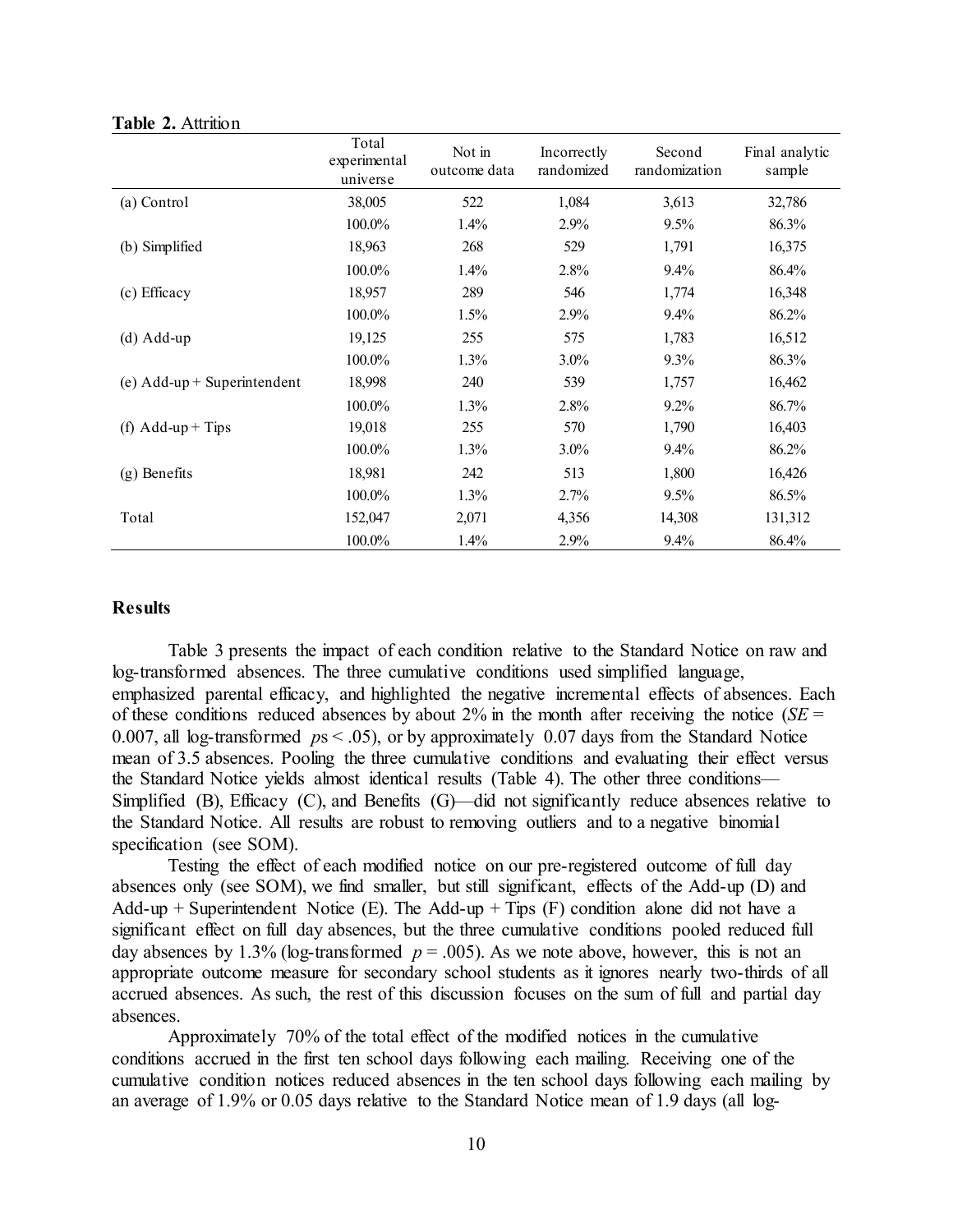transformed  $p_s < .05$ ; Table 5). This suggests that the effect of receiving a truancy notification may wane quickly.

Overall, assignment to one of the cumulative conditions reduced absences by 0.02 standard deviations (SD) between truancy notice mailings. While this is considered a small effect for education interventions, it should be evaluated considering the intensity and cost of the intervention (Kraft, 2020). Accordingly, the reduction in student absences comes from relatively simple modifications to an existing administrative communication that the district is mandated by law to send regardless of its impact (or lack thereof) on absenteeism. This is also a realistic effect size for a behavioral intervention and large-scale field experiment (see, e.g., Cheung  $\&$ Salvin, 2016; DellaVigna & Linos, 2020).

To put this effect into context, other published mail-based absence-reduction interventions have reduced absences on average by 0.2 days per mailing (Rogers & Feller, 2018; Robinson et al., 2018). If we assume the district's Standard Notice is as effective as these other mail-based interventions—although we expect it is likely less effective—then the additional days of attendance generated by the cumulative conditions represent a nearly 40% improvement over the effect of the Standard Notice.[3](#page-10-0) This is a lower bound on the estimated effect. If, as we might assume, the Standard Notice has a smaller effect than these curated and carefully developed attendance interventions, then the effect of the modified truancy notifications represents more than a 40% improvement over the effect of the Standard Notice.

Examining the marginal effect of each modified notice, the three cumulative conditions significantly reduced absences relative to the Benefits Notice by about 2% (log-transformed *p*s < .05). This is in line with prior experimental findings (Kraft & Rogers, 2015) that have found positive framing to be less effective than negative framing in an education context. We find no other significant marginal effects of each modified notice relative the other modified notices (see SOM). By design, the modified notices corresponding with each condition are additive— Condition C builds on Condition B, and Condition D builds on Condition C. Conditions E-G all also build on Condition C by each testing a slightly modified version of the Condition D letter. While the Simplified Notice alone (Condition B) did not have a significant effect relative to the Standard Notice, this design does not allow us to isolate the effect of the other language modifications. As a result, we can conclude that the combination of simplification, efficacy, and add-up language yields an improvement over the Standard Notice, but we are unable to determine which specific modifications are driving the effect of the cumulative conditions.

<span id="page-10-0"></span><sup>&</sup>lt;sup>3</sup> The average treatment effect (ATE) of the pooled cumulative conditions is 0.074 days, relative to the Standard Notice (see Table 4). Assuming the district's Standard Notice reduces absences in the post-notification period by 0.2 days per mailing, then the effect of the modified cumulative notifications reflects a 37% improvement (0.074) days/0.2 days) over the effect of the Standard Notice in the post-notification period. If the Standard Notice is, say, half as effective as other proven absenteeism communications, then the effect of the modified cumulative notifications represents *more* than a 37% improvement (e.g., 0.074/.1 days = 74%) over the effect of the Standard Notice.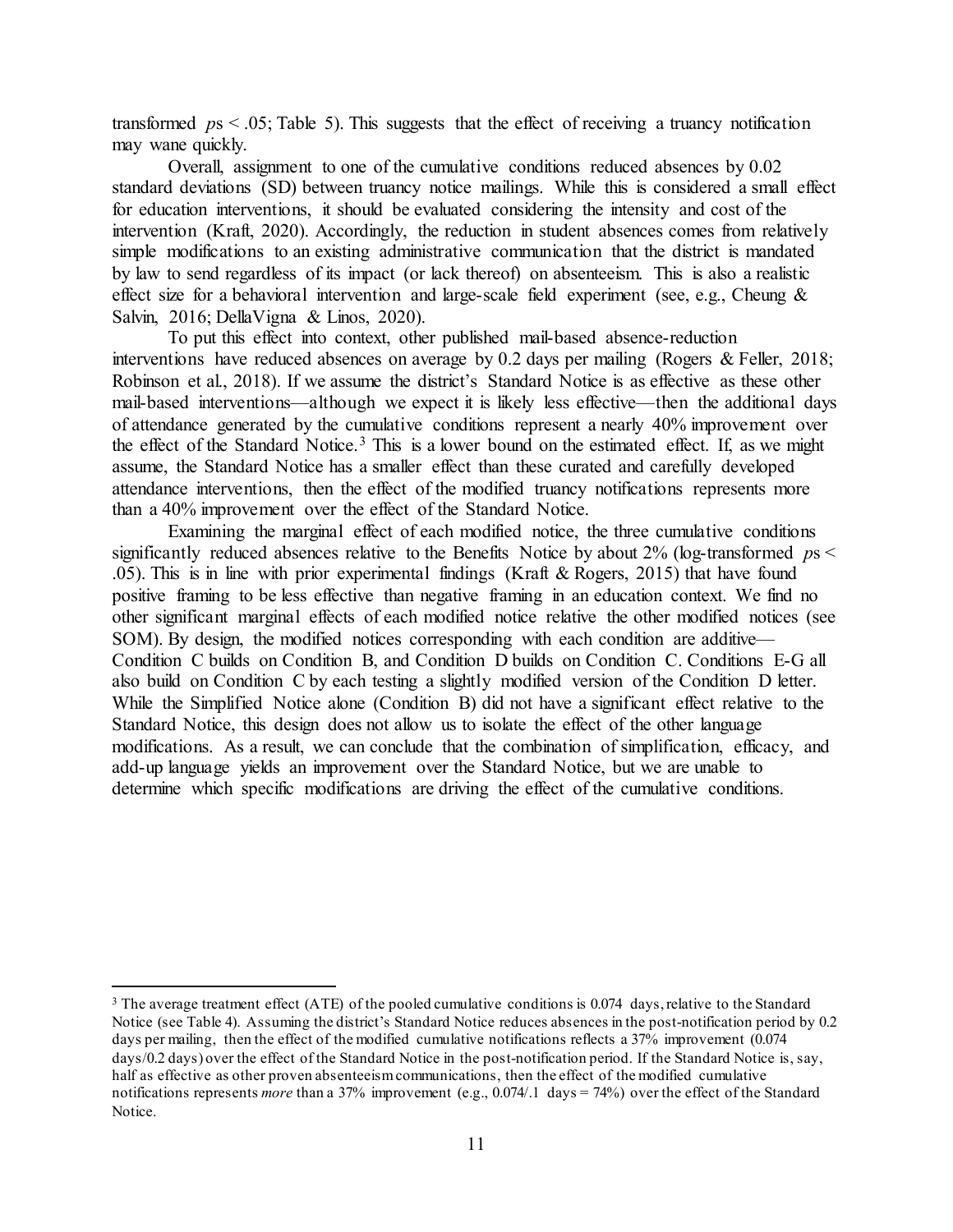|                               | ◯          |              |
|-------------------------------|------------|--------------|
|                               | (1)        | (2)          |
| VARIABLES                     | Absences   | Log absences |
|                               |            |              |
| (b) Simplified                | $-0.054$   | $-0.009$     |
|                               | (0.035)    | (0.007)      |
| (c) Efficacy                  | $-0.021$   | $-0.006$     |
|                               | (0.035)    | (0.007)      |
| $(d)$ Add-up                  | $-0.076**$ | $-0.021***$  |
|                               | (0.038)    | (0.008)      |
| $(e)$ Add-up + Superintendent | $-0.076**$ | $-0.022***$  |
|                               | (0.035)    | (0.007)      |
| $(f)$ Add-up + T ips          | $-0.068*$  | $-0.018**$   |
|                               | (0.036)    | (0.007)      |
| $(g)$ Benefits                | 0.016      | 0.000        |
|                               | (0.035)    | (0.007)      |
|                               |            |              |
| Observations                  | 131,312    | 131,312      |
| R-squared                     | 0.367      | 0.305        |
| Mean for Control              | 3.512      | 1.115        |

|  |  |  | Table 3. Total post-mailing absences |  |
|--|--|--|--------------------------------------|--|
|--|--|--|--------------------------------------|--|

Notes: OLS estimates of (1) absences and (2) log-absences in the month following a truancy notification mailing regressed on an indicator for condition assignment. Reference group received the Standard Notice. Absences include full and partial day absences. Covariates include indicators for free and reduced lunch, limited English proficiency (LEP), randomization cohort, grade level, Black/African-American, type of school attended, home language, and pre-randomization truancy count. Robust standard errors clustered by household. \*\*\* implies statistical significance at 1% level, \*\* at 5% level, \* at 10% level.

## **Table 4.** Total post-mailing absences, pooled cumulative conditions

| <b>VARIABLES</b>                                     | (1)<br>Absences          | $\mathbf{2)}$<br>Log absences |
|------------------------------------------------------|--------------------------|-------------------------------|
| Cumulative conditions - pooled                       | $-0.074***$<br>(0.027)   | $-0.020***$<br>(0.005)        |
| <b>Observations</b><br>R-squared<br>Mean for Control | 82,163<br>0.361<br>3.514 | 82,163<br>0.301<br>1.116      |

Notes: OLS estimates of (1) absences and (2) log-absences in the month following a truancy notification mailing regressed on an indicator for assignment to one of the three cumulativeconditions (D-F). Reference group received the Standard Notice. Absences include full and partial day absences. Covariates include indicators for free and reduced lunch, limited English proficiency (LEP), randomization cohort, grade level, Black/African-American, type of school attended, home language, and pre-randomization truancy count. Robust standard errors clustered by household. \*\*\* implies statistical significance at 1% level, \*\* at 5% level, \* at 10% level.

#### **Table 5.** Absences in the 10 school days post-mailing

|                               | (1)         | (2)          |
|-------------------------------|-------------|--------------|
| <b>VARIABLES</b>              | Absences    | Log absences |
|                               |             |              |
| (b) Simplified                | $-0.036*$   | $-0.009$     |
|                               | (0.019)     | (0.006)      |
| (c) Efficacy                  | $-0.008$    | $-0.003$     |
|                               | (0.019)     | (0.006)      |
| $(d)$ Add-up                  | $-0.060***$ | $-0.022***$  |
|                               | (0.021)     | (0.006)      |
| $(e)$ Add-up + Superintendent | $-0.045**$  | $-0.018***$  |
|                               | (0.020)     | (0.006)      |
| $(f)$ Add-up + Tips           | $-0.052***$ | $-0.016**$   |
|                               | (0.019)     | (0.006)      |
| $(g)$ Benefits                | 0.004       | 0.000        |
|                               | (0.019)     | (0.006)      |
|                               |             |              |
| Observations                  | 131,312     | 131,312      |
| R-squared                     | 0.276       | 0.210        |
| Mean for Control              | 1.853       | 0.780        |

Notes: OLS estimates of absences in the 10 school days following a truancy notification mailing regressed on an indicator for condition assignment. Reference group received the Standard Notice. Absences include full and partial day absences. Covariates include indicators for free and reduced lunch, limited English proficiency (LEP), randomization cohort, grade level, Black/African-American, type of school attended, home language, and pre-randomization truancy count. Robust standard errors clustered by household. \*\*\* implies statistical significance at 1% level, \*\* at 5% level, \* at 10% level.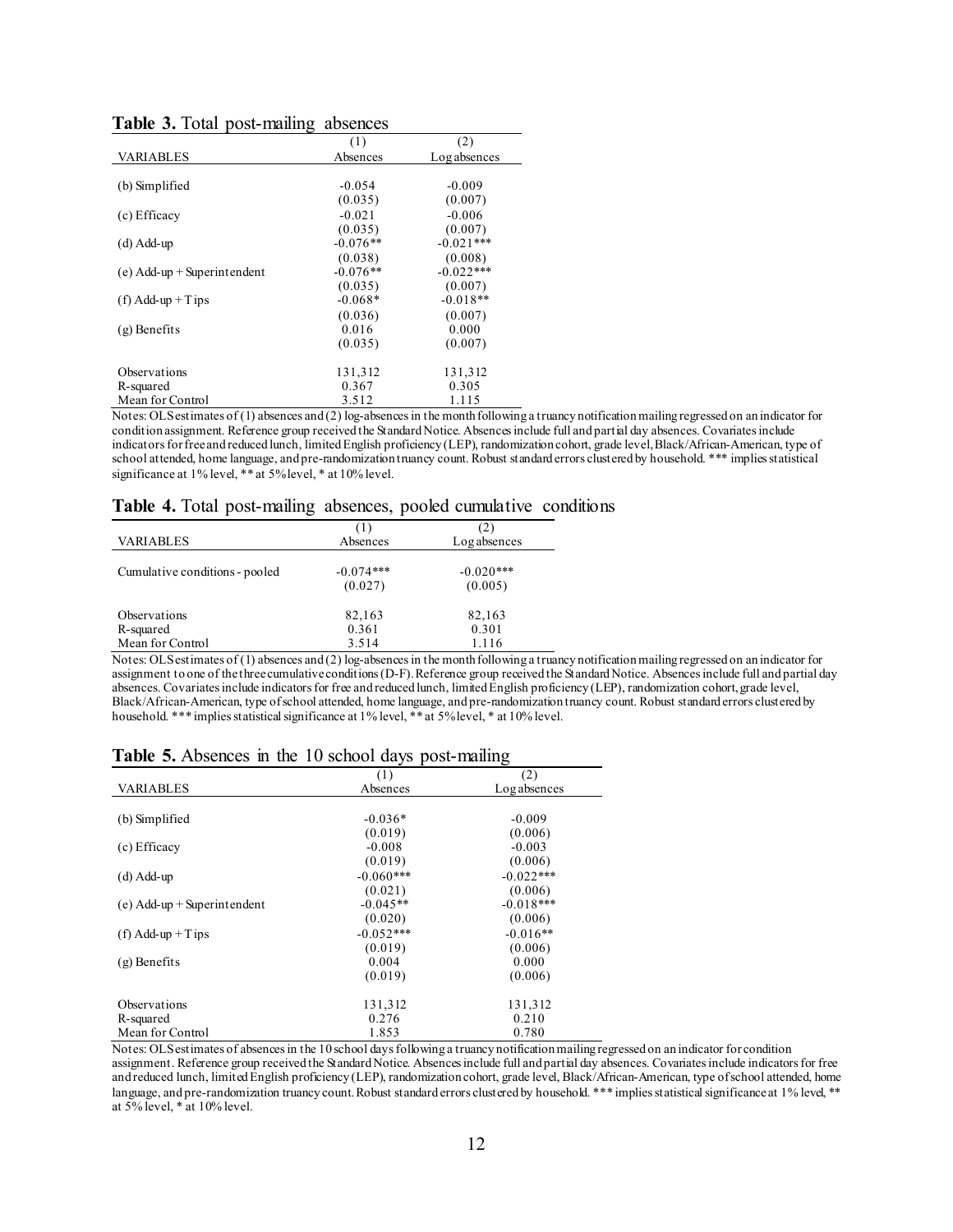### *Heterogeneity*

In exploratory analyses, we evaluated the effect of treatment assignment on our primary outcome for high school students (grades 9-12) separately. We explore this subgroup for two reasons. First, previous work has shown larger effects of information-based parent engagement interventions for older students (Bergman, 2015; Bergman & Chan, 2021; Bergman et al., 2020). Second, the modified notices included language emphasizing that students with poor attendance are more likely to drop out from high school and fail their classes—outcomes that are likely more salient for parents of older students, and may therefore result in increased attention and action among this population. The three pooled cumulative conditions reduced absences by about 2.7% among high school students (log-transformed *p* < .001; see SOM) versus 1.2% among elementary and middle school students (log-transformed  $p = .09$ ). Although the interaction between high school and assignment to treatment is not statistically significant, these findings suggest that the impact of the modified notices may be larger among older students. While this aligns with evidence from other parental engagement interventions, it diverges from other mailbased attendance interventions that have found constant effects across grade levels (Rogers & Feller, 2018; Robinson et al., 2018). This juxtaposition deserves more detailed treatment in future research.

## **Discussion**

This study presents a low-cost, scalable intervention that uses behavioral insights to improve state-mandated truancy notifications. The most effective modified notices used 60% fewer words than the Standard Notice, highlighted parents' role in reducing student absences, and reminded parents that absences can add-up to have negative consequences on academic performance. These adjustments reduced the number of days a student was absent in the month following receipt of the truancy notice by approximately 2%. This is the equivalent of increasing the impact of the standard truancy notification by an estimated 40%. While the average perstudent effect is modest, sending the most effective modified notice to all truant students could generate tens of thousands of additional days of attendance in a single state.

This research offers two important lessons for policymakers. First, simplification may be a necessary, but insufficient, step toward increasing parental engagement in their child's education. The simplified truancy notice alone did not meaningfully reduce absences. However, combining simplified language with messaging that reinforced parental efficacy and emphasized the potential cumulative consequences of periodic absences yielded improvements in student attendance.

Second, using behavioral insights to modify educational communications can impact student outcomes at low- or no-cost. Our experiment improved attendance by modifying existing communications, without adjusting administrative burdens or imposing additional costs on the district. Experimental evidence shows that implementing and supporting attendance interventions beyond a district's normal practice, such as attendance mailers (Rogers & Feller, 2018; Robinson et al., 2018), reminders delivered via text message (Kalil et al., 2019), or attendance mentors (Guryan et al., 2017), can positively affect student attendance. This study shows that there are also gains to be made from simple and virtually costless modifications to existing institutional processes.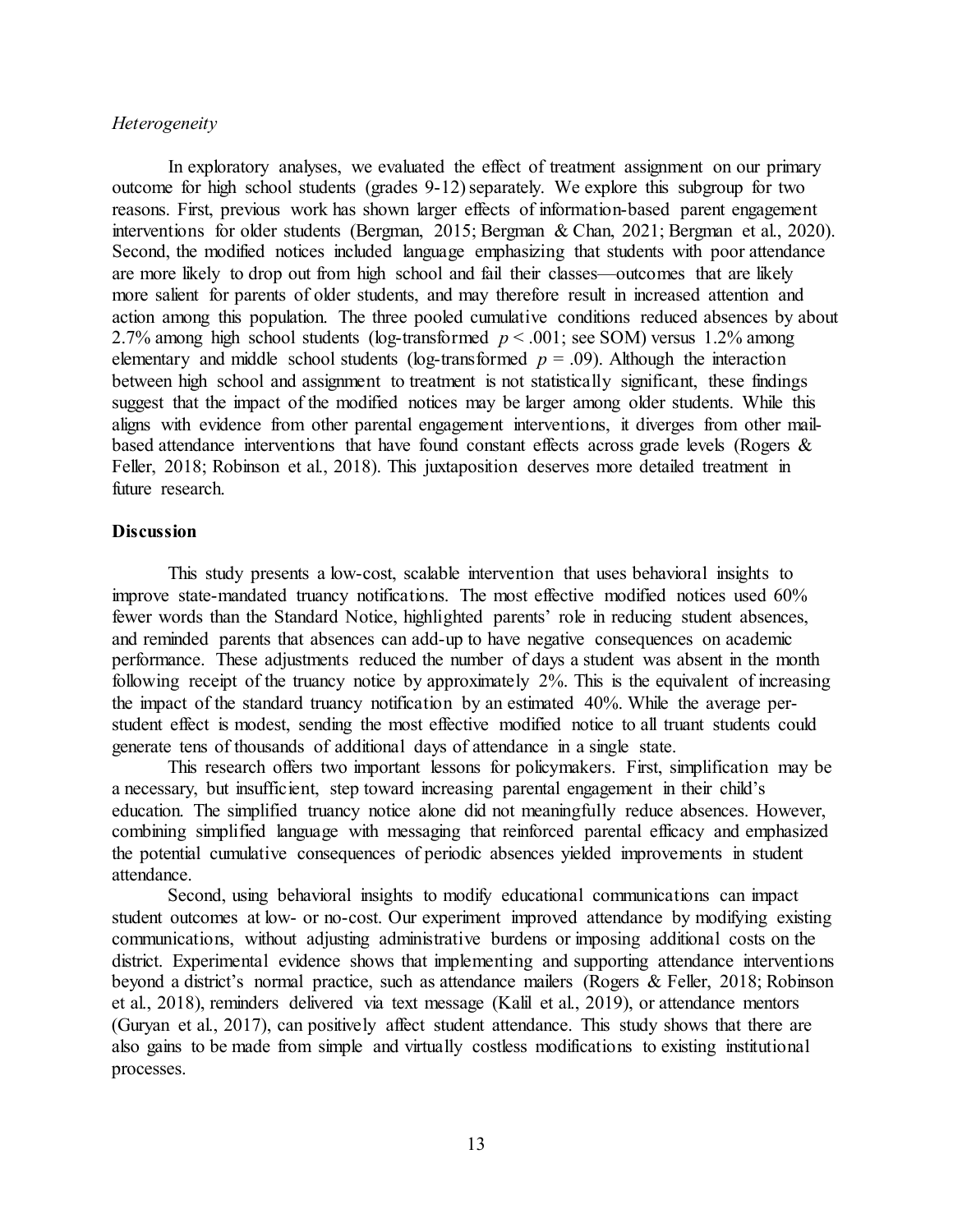One important limitation is that our study design does not allow us to fully disentangle the effects of each of the language modifications. While simplifying the language was insufficient on its own (condition B), we do not know whether the add-up language would have been effective without simplification. The current study lacks the design elements needed to better understand and explain the nuanced differences between the three cumulative conditions. Follow-up studies should tease apart these effects and make an effort to better understand the different mechanisms at play. Additionally, given recent evidence on the importance of both modality and timing in developing effective behavioral interventions (Bergman et al., 2020; Bergman & Chan, 2021; Cortes et al., 2019), future research should consider whether adjusting the timing or frequency of truancy notification mailings can further increase their efficacy.

Reducing student absenteeism on a broad scale requires a combination of interventions. This intervention is not a standalone solution, but it offers a virtually costless way to generate modest improvements in student attendance, thereby freeing district resources to pursue more intensive interventions aimed at addressing the deep structural factors that contribute to absenteeism.

### **Supplementary Materials**

The supplemental online materials include supplementary analyses, results, and figures. Restrictions apply to the use and availability of the data used to support the findings of this study, so they are not publicly available.

### **Acknowledgments**

We thank grants by Chan Zuckerberg Initiative and the Laura and John Arnold Foundation to T. Rogers for supporting this research. We thank our school district colleagues for partnership and collaboration. We thank Kim Bohling, Gonzalo Pons, and John Ternovski for research and analysis support. We thank Jill Habig and Ben Chida in the office of California Attorney General Kamala Harris for guidance on truancy notification regulations. No funders had any role in study design, data collection and analysis, decision to publish, or preparation of the manuscript.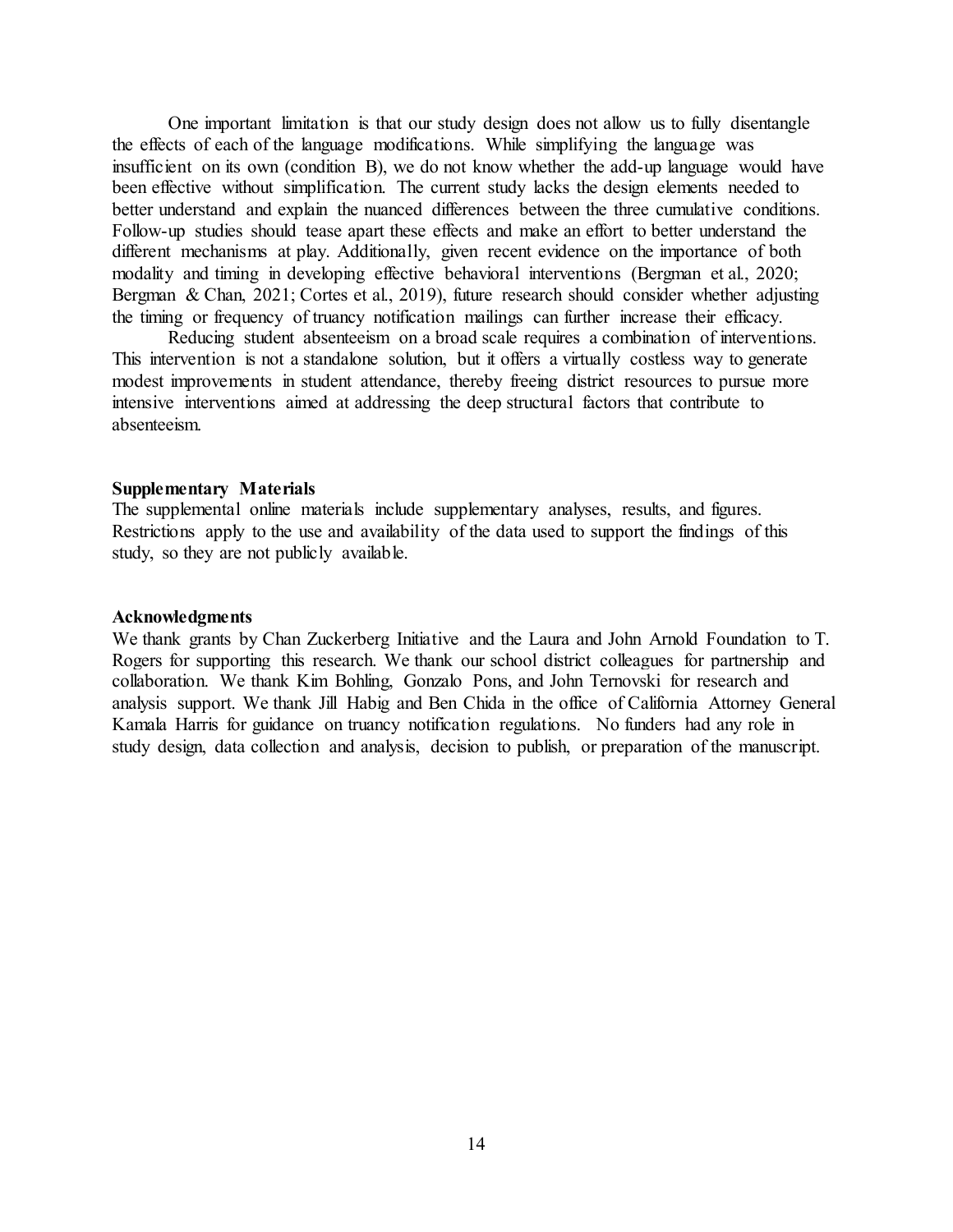### **References**

- Allensworth, E. M., & Easton, J. Q. (2007). *What matters for staying on-track and graduating in Chicago public highs schools: A close look at course grades, failures, and attendance in the freshman year.* Chicago, IL: Consortium on Chicago School Research.
- Balfanz, R., & Byrnes, V. (2013). *Meeting the challenge of combating chronic absenteeism: Impact of the NYC Mayor's Interagency Task Force on Chronic Absenteeism and School Attendance and its implications for other cities.* Baltimore, MD: Johns Hopkins University School of Education.
- Bandura, A. (1977). Self-efficacy: Toward a unifying theory of behavioral change. *Psychological Review, 84*(2): 191.
- Bandura, A. (1997). *Self-efficacy: The exercise of control.* W.H. Freeman and Company.
- Baumeister, R. F., Bratslavsky, E., Finkenauer, C., & Vohs, K. D. (2001). Bad is stronger than good. *Review of General Psychology, 5*(4), 323-370.
- Bergman, P. (2015). Parent-child information frictions and human capital investment: Evidence from a field experiment. CESifo Working Paper Series No. 5391. Retrieved from https://papers.ssrn.com/sol3/papers.cfm?abstract\_id=2622034
- Bergman, P., & Chan, E. W. (2021, Winter). Leveraging technology to engage parents at scale: Evidence from a randomized controlled trial. *Journal of Human Resources, 56*(1), 125- 158.
- Bergman, P., Lasky-Fink, J., & Rogers, T. (2020). Simplification and defaults affect adoption and impact of technology, but decision makers do not realize it. *Organizational Behavior and Human Decision Processes, 158*, 66-79. doi:10.1016/j.obhdp.2019.04.001
- Bettinger, E. P., Terry Long, B., Oreopoulos, P., & Sanbonmatsu, L. (2012). The role of application assistance and information in college decisions: Results from the H&R Block Fafsa experiment. *The Quarterly Journal of Economics, 127*(3), 1205-1242.
- Bohler, S. K., Eichenlaub, K. L., Litteken, S. D., & Wallis, D. A. (1996). Identifying and supporting low-literate parents. *The Reading Teacher, 50*(1), 77-79.
- Cheung, A. C. K., & Slavin, R. E. (2016). How methodological features affect effect sizes in education. *Educational Researcher, 45*(5), 283-292. doi: 10.3102/0013189X16656615
- Cortes, K. E., Fricke, H., Loeb, S., Song, D. S., & York, B. (2019). When behavioral barriers are too high or low – How timing matters for parenting interventions. *NBER Working Paper No. w25964.* Retrieved from https://papers.ssrn.com/sol3/papers.cfm?abstract\_id=3405151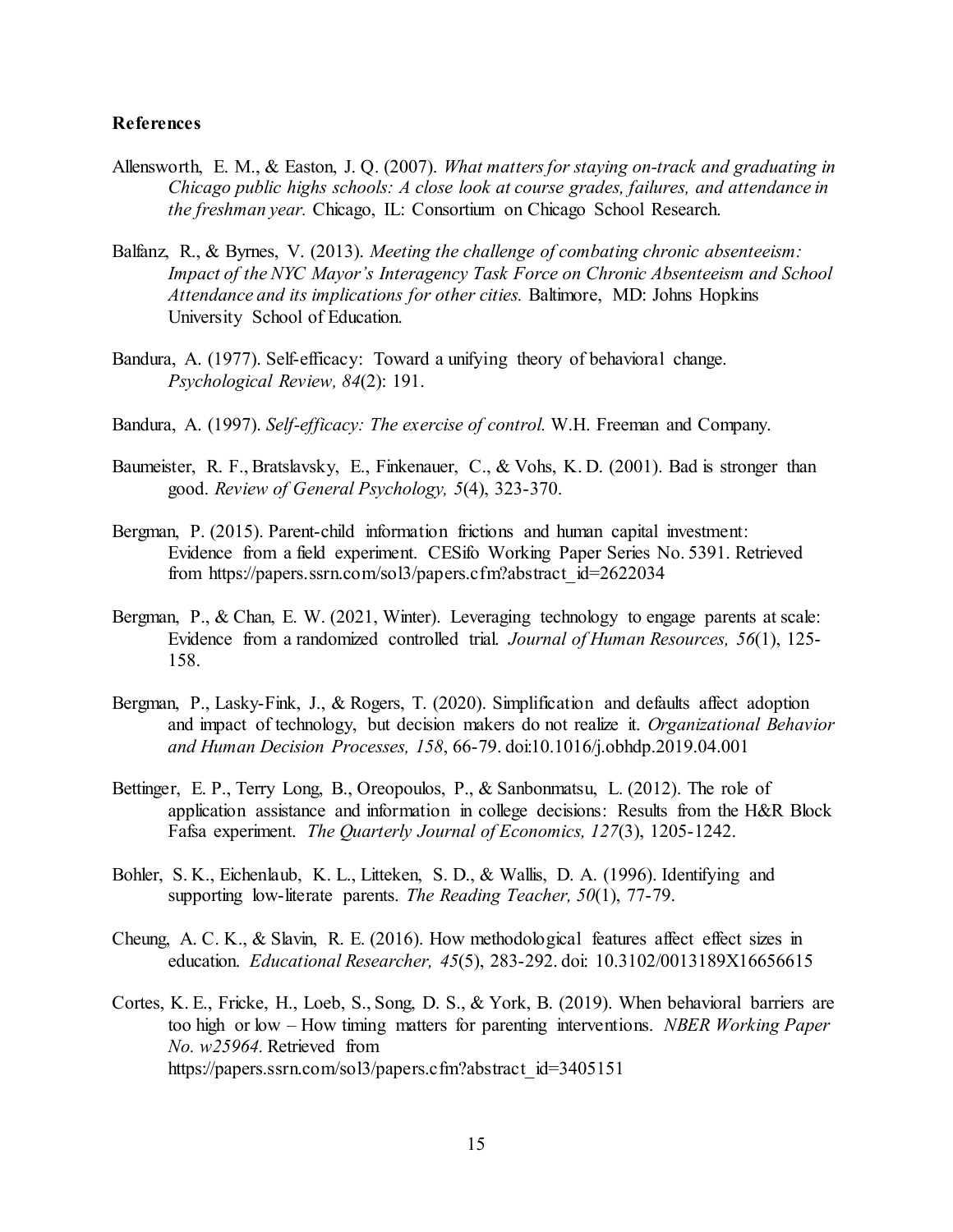- Damgaard, M. T., & Nielsen, H. S., (2018). Nudging in education. *Economics of Education Review, 64*, 313-342.
- DellaVigna, S. (2009). Psychology and economics: Evidence from the field. *Journal of Economic Literature, 47*(2), 315-372.
- DellaVigna, S., & Linos, E. (2020). RCTs to scale: Comprehensive evidence from two nudge units. NBER Working Papers #27594. https://www.nber.org/papers/w27594
- Gershenson, S., Jacknowitz, A., & Brannegan, A. (2017). Are student absences worth the worry in US primary schools? *Education Finance and Policy, 12*(2), 137-165.
- Gottfried, M. A. (2010). Evaluating the relationship between student attendance and achievement in urban elementary and middle schools: An instrumental variables approach. *American Educational Research Journal, 47*(2), 434–465.
- Gottfried, M. A. (2011). The detrimental effects of missing school: Evidence from urban siblings. *American Journal of Education, 117*(2), 147-182.
- Guryan, J., Christenson, S., Claessens, A., Engel, M., Lai, I., Ludwig, J., Turner, A. C., & Turner, M. C. (2017). The effect of mentoring on school attendance and academic outcomes: A randomized evaluation of the Check & Connect program. Northwestern University Institute for Policy Research Working Paper Series, Working Paper-16-18. Retrieved from https://www.ipr.northwestern.edu/our-work/working-papers/2016/WP-16-18.html
- Henderson, A. T. & Mapp, K. L. (2002). A new wave of evidence: The impact of school, family, and community connections on student achievement. National Center for Family and Community Connections with Schools. Retrieved from https://www.sedl.org/connections/resources/evidence.pdf
- Hoover-Dempsey, K. V., Bassler, O. C., & Brissie, J. S. (1992). Explorations in parent-school relations. *The Journal of Educational Research*, *85*(5), 287-294.
- Hoover-Dempsey, K. V., Walker, J. M., Sandler, H. M., Whetsel, D., Green, C. L., Wilkins, A. S., & Closson, K. (2005). Why do parents become involved? Research findings and implications. *The Elementary School Journal*, *106*(2), 105-130.
- Jordan, P W., & Miller, R. (2017). Who's in: Chronic absenteeism under the Every Student Succeeds Act. FutureEd, Georgetown University, Washington, DC.
- Kalil, A., Mayer, S. E., & Gallegos, S. (2019). Using behavioral insights to increase attendance at subsidized preschool programs: The Show Up to Grow Up intervention. *Organizational Behavior and Human Decision Processes.* In press. doi: 10.1016/j.obhdp.2019.11.002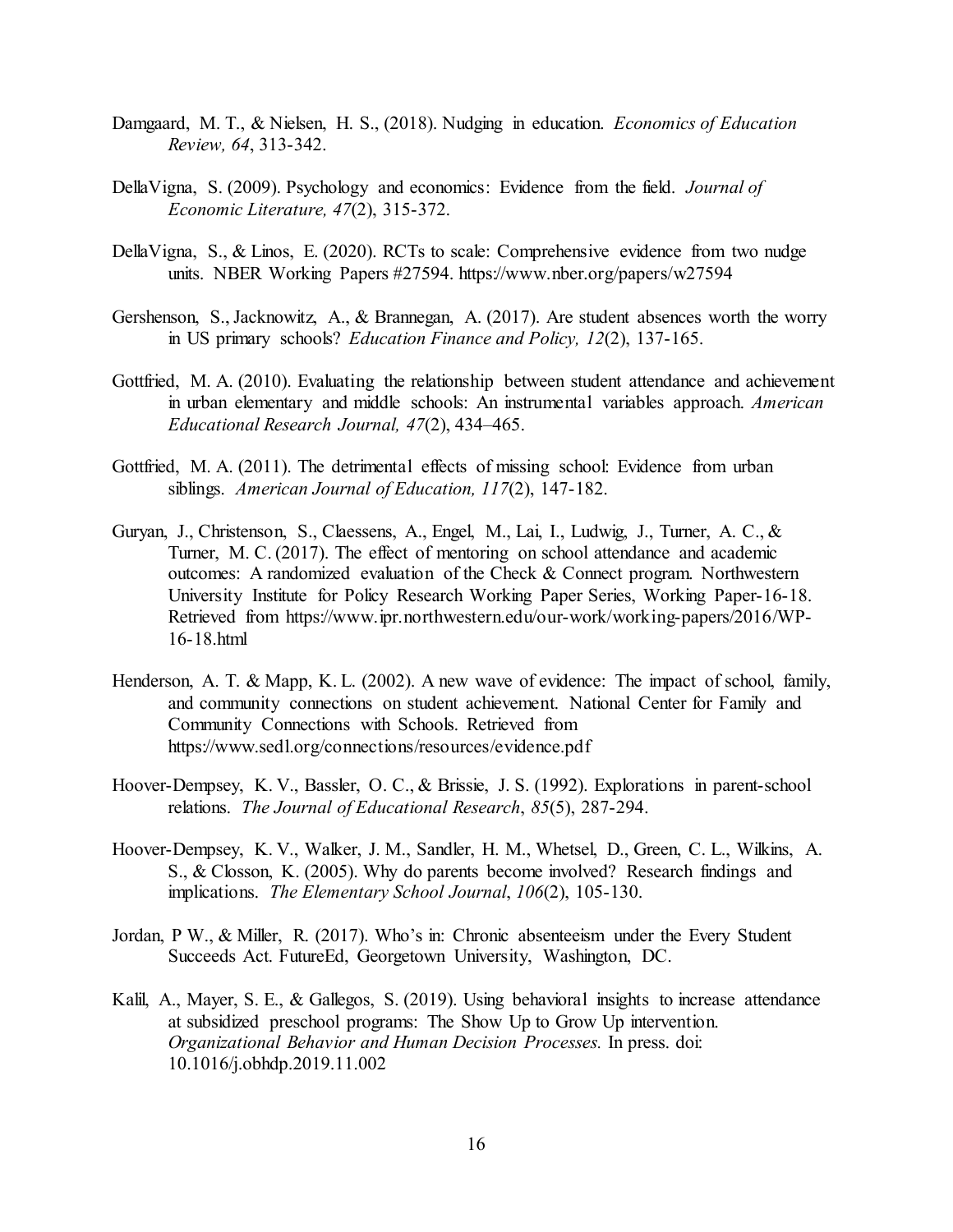- Kraft, M. (2020). Interpreting effect sizes of education interventions. *Educational Researcher, 49*(4), 241-253. doi: 10.3102/0013189X20912798
- Kraft, M. A., & Rogers, T. (2015). The underutilized potential of teacher-to-parent communication: Evidence from a field experiment. *Economics of Education Review, 47*, 49–63.
- Lambert, D. (2017, October 29). Should parents be able to take their kids out of school without getting a truancy letter? *The Sacramento Bee.* Retrieved from https://www.sacbee.com/news/local/education/article181277431.html
- Learning Heroes. (2018). Parents 2018: Going beyond good grades. Retrieved from https://bealearninghero.org/research/
- Liu, J., Lee, M., & Gershenson, S. (2019, September). The short- and long-run impacts of secondary school absences. Institute of Labor Economics, IZA DP No. 12613. https://www.iza.org/publications/dp/12613/the-short-and-long-run-impacts-of-secondaryschool-absences
- Martin, E., & Roberts, K. H. (1966). Grammatical factors in sentence retention. *Journal of Verbal Learning and Verbal Behavior, 5*, 211-218.
- National Center for Education Statistics (NCES). (2003). *National assessment of adult literacy (NAAL).* Retrieved from https://nces.ed.gov/naal/kf demographics.asp
- National Center for Education Statistics (NCES). (2017). State education reforms (SER). Retrieved from https://nces.ed.gov/programs/statereform/tab5\_1.asp
- Pope, D. (2007). Reacting to rankings: Evidence from "America's Best Hospitals." *Journal of Health Economics, 28*, 1154-1165.
- Robinson, C., Lee, M., Dearing, E., & Rogers, T. (2018). Reducing student absenteeism in the early grades by targeting parental beliefs. *American Educational Research Journal, 26*(3), 353-383.
- Rogers, T., & Feller, A. (2018). Reducing absences at scale by targeting parents' misbeliefs. *Nature Human Behaviour, 2*, 335-342.
- Schoeneberger, J. (2012). Longitudinal attendance patterns: Developing high school dropouts. *The Clearinghouse: A Journal of Educational Strategies, Issues and Ideas, 85*(1), 7-14.
- Sparks, S. D. (2018, April 25). How many students are chronically absent in your state? Federal data show rates rising. *Education week.* Retrieved from http://blogs.edweek.org/edweek/inside-schoolresearch/2018/04/chronic absenteeism states civil rights data 2015 2016.html